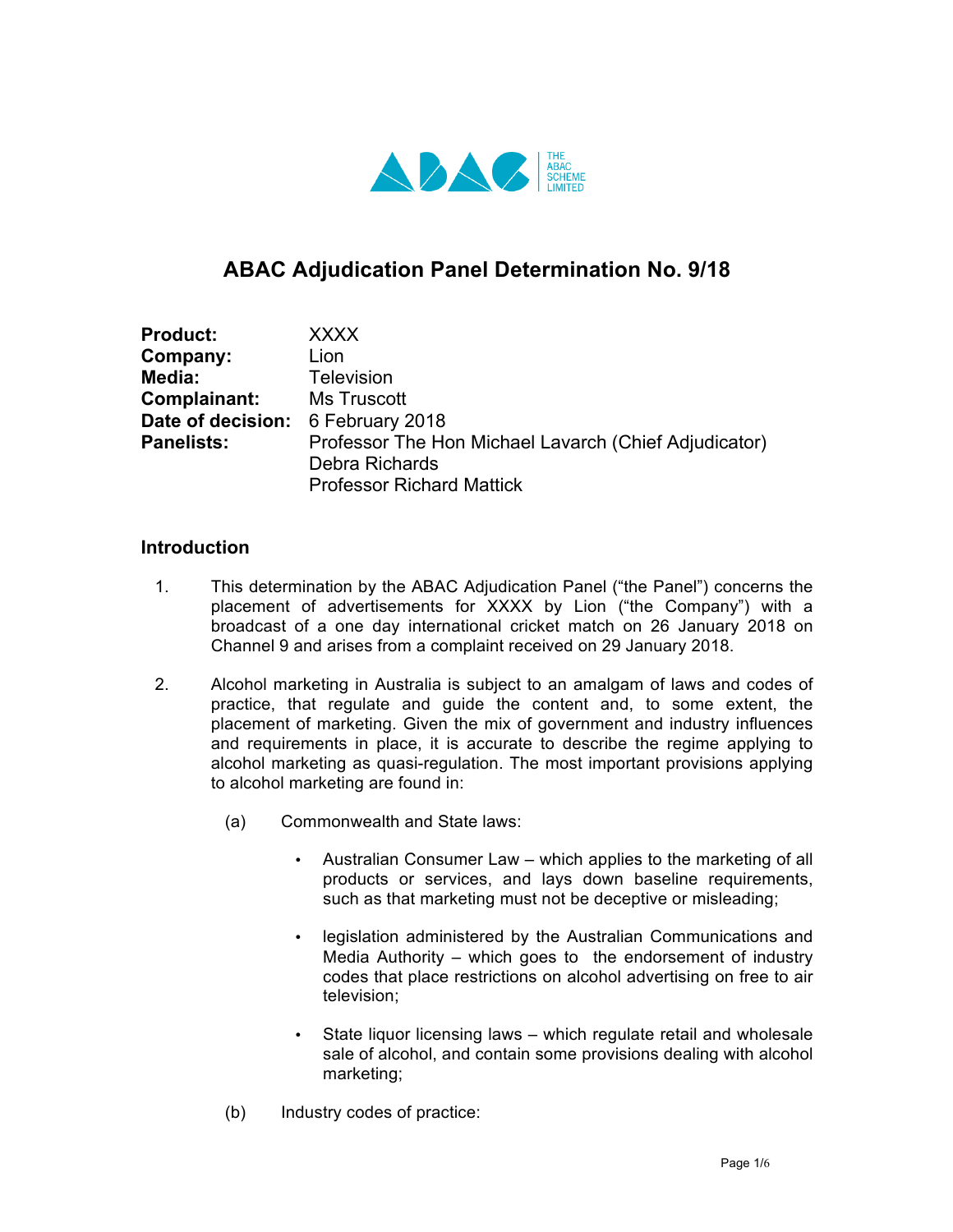- AANA Code of Ethics which provides a generic code of good marketing practice for most products and services, including alcohol;
- ABAC Responsible Alcohol Marketing Code ("ABAC") which is an alcohol specific code of good marketing practice;
- certain broadcast codes, notably the Commercial Television Industry Code of Practice – which restricts when advertisements for alcohol beverages may be broadcast;
- Outdoor Media Association Code of Ethics which places restrictions on the location of alcohol advertisements on outdoor sites such as billboards.
- 3. The codes go either to the issue of the placement of alcohol marketing, the content of alcohol or deal with both matters. The ABAC deals with both the placement of marketing i.e. where the marketing was located or the medium by which it was accessed and the content of the marketing irrespective of where the marketing was placed. The ABAC scheme requires alcohol beverage marketers to comply with placement requirements in other codes as well as meeting the standards contained in the ABAC.
- 4. For ease of public access, the Advertising Standards Bureau (ASB) provides a common entry point for alcohol marketing complaints. Upon a complaint being received by the ASB, a copy of the complaint is supplied to the Chief Adjudicator of the ABAC.
- 5. The complaint is independently assessed by the Chief Adjudicator and the ASB and streamed into the complaint process that matches the nature of the issues raised in the complaint. On some occasions, a single complaint may lead to decisions by both the ASB under the AANA Code of Ethics and the ABAC Panel under the ABAC if issues under both Codes are raised.
- 6. The complaint raises concerns under the ABAC Code and accordingly is within the Panel's jurisdiction.

# **The Complaint Timeline**

- 7. The complaint was received on 29 January 2018.
- 8. The Panel endeavour to determine complaints within 30 business days of receipt of the complaint, but this timeline depends on the timely receipt of materials and advice and the availability of Panel members to convene and decide the issue. The complaint was determined within this timeframe.

# **Pre-vetting**

9. The quasi-regulatory system for alcohol beverage marketing features independent examination of the content of most proposed alcohol beverage marketing communications against the ABAC prior to publication or broadcast. Pre-vetting approval was obtained for the content of the advertisements but is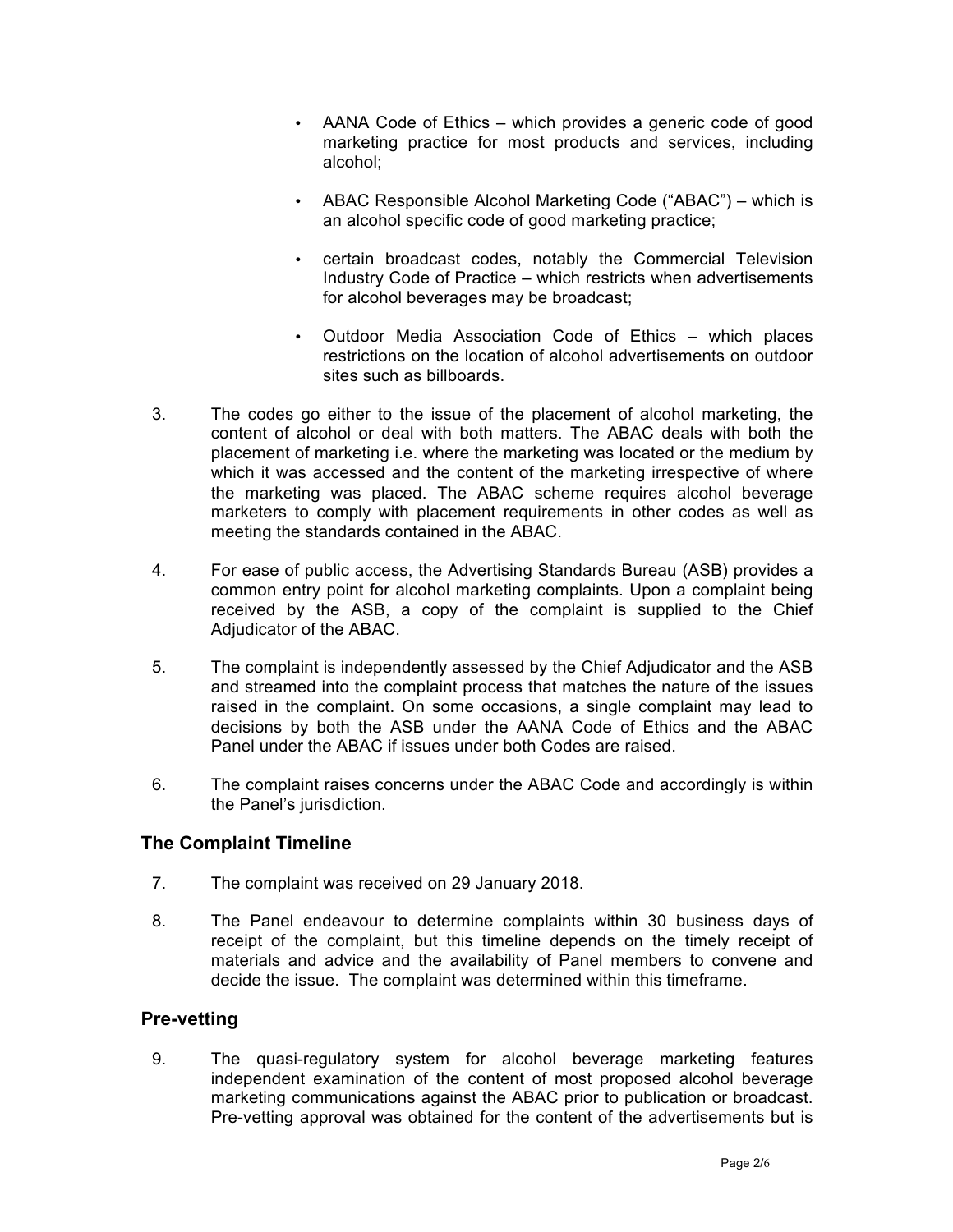not generally sought for the placement of a marketing communication and was not sought in this case.

#### **The Placement**

10. Advertisements for XXXX were seen by the complainant during the preliminaries and the second over of a Channel 9 broadcast of a one day international cricket match on 26 January 2018.

# **The Complaint**

11. The complainant is concerned that children and teenagers are viewing the match.

#### **The ABAC Code**

12. Part 3 of the ABAC Code provides that a Marketing Communication must NOT:

(b)(iv) be directed at Minors through a breach of any of the Placement Rules.

13. Part 6 of the ABAC Code includes definitions including:

Placement Rules means:

- (i) A Marketing Communication must comply with codes regulating the placement of alcohol marketing that have been published by Australian media industry bodies (for example, Commercial Television Industry Code of Practice and Outdoor Media Association Alcohol Guidelines).
- (ii) If a media platform on which a Marketing Communication appears has age restriction controls available, the Marketer must utilise those age restriction controls to exclude Minors from the audience
- (iii) If a digital, television, radio, cinema or print media platform does not have age restriction controls available that are capable of excluding Minors from the audience, a Marketing Communication may only be placed where the audience is reasonably expected to comprise at least 75% Adults (based on reliable, up to date audience composition data, if such data is available)
- (iv) A Marketing Communication must not be placed with programs or content primarily aimed at Minors

# **The Company's Response**

- 14. The Company responded to the complaint by letter dated 2 February 2018. The principal points made by the Company were:
	- a) The advertisement does not breach Part 3 (b)(iv) of the Code by directing the marketing at minors by a breach of the placement rules. The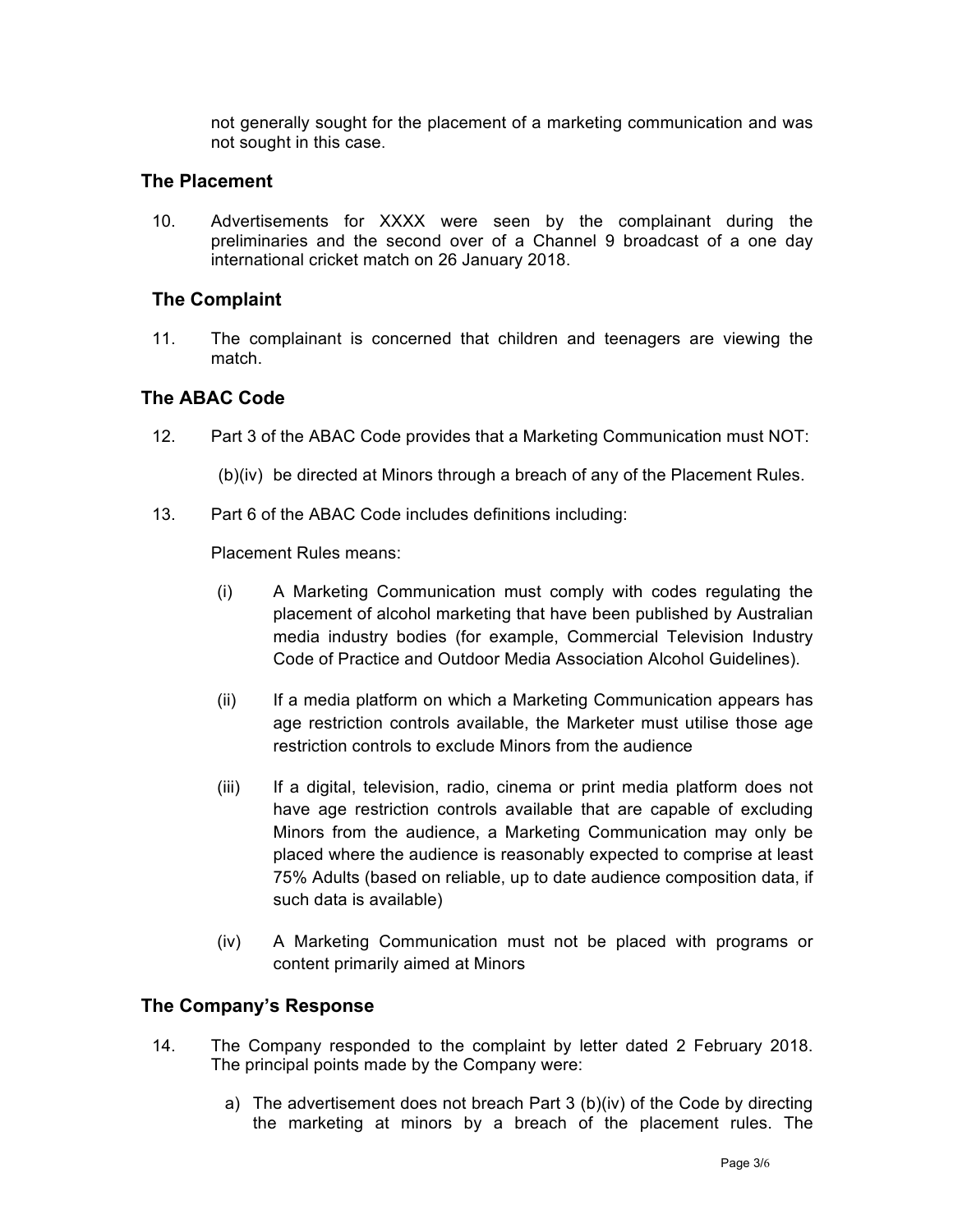placement of the ads during the broadcast of the One Day International cricket test match on 26 January also does not breach the Commercial Television Industry Code of Practice.

- b) I refer to section 6.2.1 (b) and (c) of the CTICP Code, A Commercial for Alcoholic Drinks may be broadcast at any of the following times: as an accompaniment to a Sports Program on a Weekend or Public Holiday; and as an accompaniment to the broadcast of a Live Sporting Event broadcast simultaneously across more than one licence area. As the advertisement aired on a Public Holiday, it is not in breach of section 6.2.1 of the Code.
- c) The live cricket ratings for the 2016-2017 season indicate approximately 90% of viewers watching the Big Bash, Test cricket, One Day International and 20/20 were all over the age of 18.
- d) On the basis of these statistics, we do not believe the broadcast of the One Day International cricket test match was primarily aimed at minors.
- e) As a responsible marketer, Lion has demonstrated a long-standing commitment to upholding both the letter and intent of the ABAC and AANA Codes. Lion maintains strict internal and external processes to ensure this compliance.
- f) As part of Lion's marketing approvals processes, the commercials for XXXX were subject to:
	- i. Internal legal review and advice from an external legal firm specialising in FMCG marketing and advertising compliance and interpreting the relevant advertising codes and legislation;
	- ii. Review by Lion's internal marketing compliance team to ensure its adherence to all relevant advertising codes;
	- iii. Review and approval through ABAC's external and independent pre-vetting service (AAPS) at both concept and final stages, receiving approval before going to market.

# **The Panel's View**

#### **Introduction**

15. The ABAC is primarily concerned with the content of alcohol marketing communications rather than where the communication might have been located. The key exception to this general proposition relates to section 3(b) (iv) of the Code, which provides that a marketing communication must not be directed at minors through a breach of any of the Placement Rules.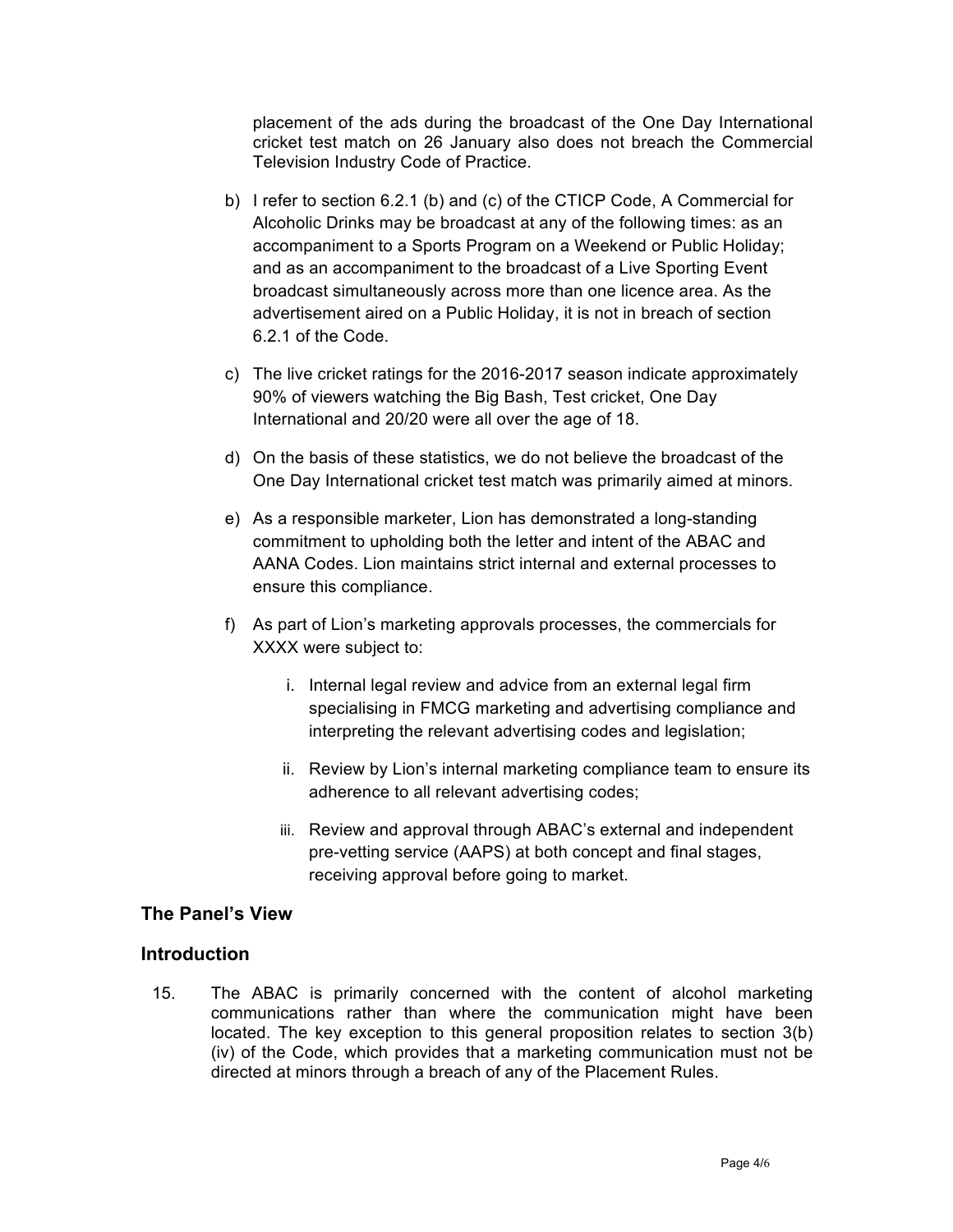- 16. In this case, the complainant is concerned that alcohol advertisements were shown during the Channel Nine broadcast of an Australia v England One Day International cricket match. The complaint brings into focus Placement Rules (i), (iii) and (iv) which will be addressed in turn. It is noted the complaint does not contend that the content of advertisement was problematic as such. Rather it is argued that any alcohol advertising is undesirable when shown with cricket games that will be seen by minors.
- 17. In large measure the complainant is raising a public policy argument that alcohol advertising should be either prohibited or at least not broadcast with sports events. This is a valid policy debate but is beyond the scope of the Panel to decide. It is a question for governments and parliaments to decide if alcohol marketing should be prohibited outright or specific measures taken such as stopping alcohol companies sponsoring sports teams and advertising during sports competitions. The Panel has a much more limited role and that is to determine if a particular alcohol marketing communications' content and placement is consistent with the requirements contained in the ABAC.

#### **Placement Rules**

- 18. Placement Rule (i) requires that the placement of alcohol advertising comply with 'codes regulating the placement of alcohol marketing that have been published by Australian media industry bodies'. As the advertisement in this case was aired on free to air television, the applicable code is the Commercial Television Industry Code of Practice (CTICP).
- 19. The CTICP limits when alcohol advertising can be broadcast to after 8.30 pm however an exemption to this is advertising in conjunction with live sports events. The one day international game falls within this exemption and hence Rule (i) has not been breached.
- 20. Rule (iii) provides if there are no age restriction controls available to exclude minors (such controls exist with social media platforms such as Facebook and YouTube) then alcohol advertising can only be placed where at least 75% of the audience is reasonably expected to be adult. Free to air television has no age restriction controls on who may view it and hence the 75% adult audience requirement is applicable.
- 21. The question of the audience composition of a program with which an alcohol advertisement is placed is essentially an issue of fact. It is necessary to assess available data on the audience and draw a conclusion.
- 22. Audience composition data on free to air television is generally available due to the ratings system. Cricket matches tend to attract an older audience and the data supplied by the Company show the under 18 year old component of the audience is well under the 25% threshold, at between 8% to 10%. The data shows that for One Day International cricket matches 9% of viewers before 8.30pm are under 18. Accordingly, Rule (iii) has not been breached.
- 23. Rule (iv) provides that irrespective of the expected audience of a program, an alcohol advertisement must not be placed with a program or content primarily aimed at minors.